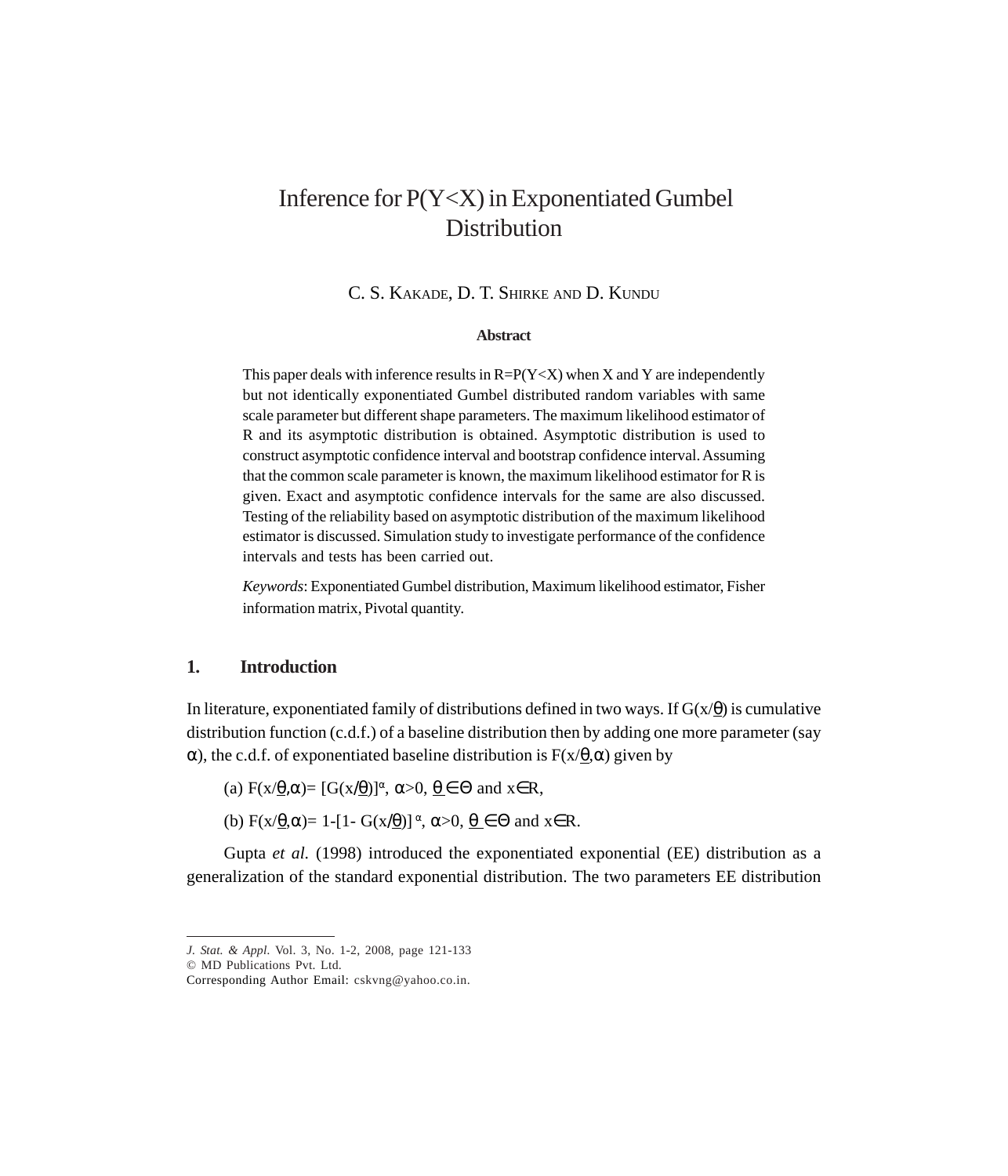associated with definition (a) above, have been studied in detail by Gupta and Kundu (2001) which is a sub-model of the exponentiated Weibull distribution, introduced by Mudholkar and Shrivastava (1993). Nadarajah (2005) introduced exponentiated Gumbel (EG) distribution using (b) above. Some of its application areas in climate modeling include global warming problem, flood frequency analysis, offshore modeling, rainfall modeling and wind speed modeling.

The c.d.f. of the Gumbel distribution is

$$
G(x; \sigma) = \exp\left(-e^{\frac{-x}{\sigma}}\right), -\infty < x < \infty; \sigma > 0
$$

By introducing a shape parameter  $\alpha > 0$  and using definition (a) above, the c.d.f. of the exponentiated Gumbel distribution is

$$
F(x; \alpha, \sigma) = (G(x, \sigma))^{\alpha} = \left(\exp\left(-e^{\frac{-x}{\sigma}}\right)\right)^{\alpha}, \alpha, \sigma > 0; -\infty < x < \infty,
$$
\n(1.1)

which is simply the  $\alpha^{th}$  power of c.d.f. of the Gumbel distribution.

The probability density function  $(p.d.f.)$  corresponding to  $(1.1)$  is

$$
f(x; \alpha, \sigma) = \frac{\alpha}{\sigma} \left( \exp\left(-e^{\frac{-x}{\sigma}}\right) \right)^{\alpha} e^{\frac{-x}{\sigma}}, \alpha, \sigma > 0 \; ; \; -\infty < x < \infty.
$$

We shall write  $X \sim EG(\alpha, \sigma)$  to denote an absolutely continuous random variable X having the exponentiated Gumbel distribution with shape and scale parameters  $\alpha$  and  $\sigma$  respectively whose p.d.f. is given by  $(1.2)$ .

In stress-strength model, the stress  $(Y)$  and the strength  $(X)$  are treated as random variables and the reliability of a component during a given period is taken to be the probability that its strength exceeds the stress during the entire interval. Due to the practical point of view of reliability stress-strength model, the estimation problem of  $R=P(Y\ll X)$  has attracted the attention of many authors. Recently Kundu and Gupta (2005) have considered estimation of  $P(Y < X)$ , when X and Y are independent generalized exponential random variables and Raqab and Kundu (2005) considered the case when X and Y are independent generalized Rayleigh random variables.

The main aim of this paper is to discuss the inference of  $R=P(Y< X)$ , when X and Y are two independent but not identically random variables belonging to exponentiated Gumbel

*Journal of Statistics & Applications*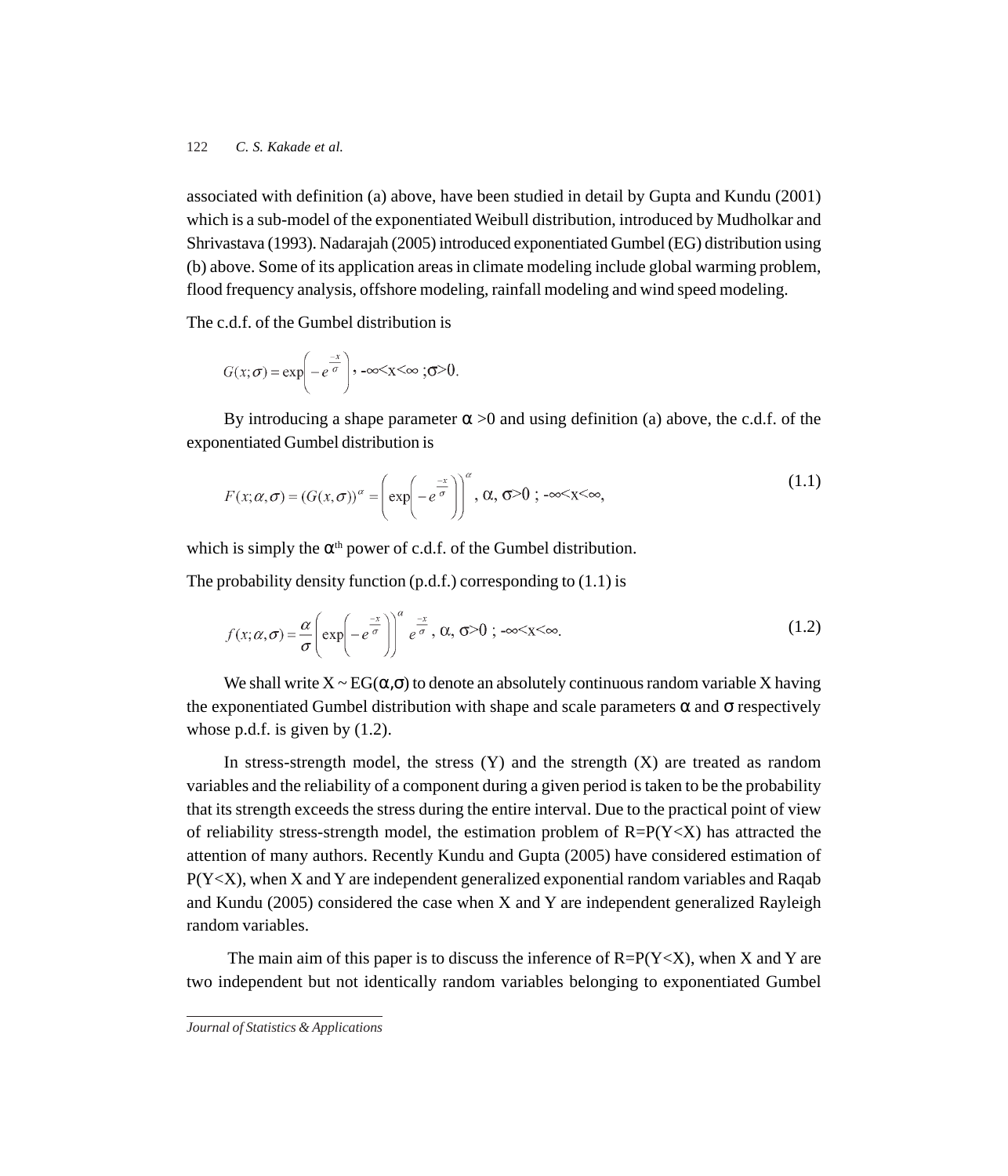distribution with two parameters. In Section 2, the point and interval estimation of reliability R will be obtained using maximum likelihood method and bootstrap technique. The asymptotic distribution of maximum likelihood estimator (MLE) of R and its asymptotic confidence interval will be obtained. Also we shall discuss the exact distribution of the MLE of R and its confidence interval, when scale parameter is known. Ordering properties and testing of hypothesis on the shape parameters will be discussed in Section 3. Simulation study will be carried out to assess the performance of asymptotic, exact and percentile bootstrap confidence intervals in Section 4. Comparison of asymptotic and exact tests will be made with respect to power of the tests.

# **2. Point and interval estimation of R**

Let X and Y are two independent exponentiated Gumbel random variables with shape, scale parameters α, σ and β, σ respectively. Therefore

$$
R = P(Y < X) = \int_{-\infty}^{\infty} \int_{0}^{x} \frac{\omega}{\sigma} e^{-\frac{x}{\sigma}} \left( \exp(-e^{\frac{-x}{\sigma}}) \right)^{\alpha} \frac{\beta}{\sigma} e^{-\frac{-y}{\sigma}} \left( \exp(-e^{\frac{-y}{\sigma}}) \right)^{\beta} dy dx = \frac{\alpha}{\alpha + \beta}.
$$
 (2.1)

In the following, we shall discuss estimation of R using maximum likelihood method.

## **Case 1: When scale parameter is unknown.**

Suppose  $x_1, x_2, ..., x_n$  be a random sample from EG( $\alpha$ ,  $\sigma$ ) and  $y_1, y_2, ..., y_m$  be a random sample from EG( β,σ). Therefore the log-likelihood function L of α, β and σ for the observed sample is

$$
L = n \ln \alpha - \alpha \sum_{i=1}^{n} e^{\frac{-x_i}{\sigma}} + m \ln \beta - \beta \sum_{j=1}^{m} e^{\frac{-y_j}{\sigma}} - (m+n) \ln \sigma - \frac{\left(\sum_{i=1}^{n} x_i + \sum_{j=1}^{m} y_j\right)}{\sigma} \quad .
$$
 (2.2)

Differentiating partially with respect to  $\alpha$ ,  $\beta$  and  $\sigma$ , setting the results equal to zero we get three nonlinear equations.

$$
\frac{\partial L}{\partial \alpha} = \frac{n}{\alpha} - \sum_{i=1}^{n} e^{\frac{-x_i}{\sigma}} = 0 \qquad , \frac{\partial L}{\partial \beta} = \frac{m}{\beta} - \sum_{j=1}^{m} e^{\frac{-y_j}{\sigma}} = 0 \text{ and}
$$

$$
\frac{\partial L}{\partial \sigma} = \frac{-\alpha}{\sigma^2} \sum_{i=1}^{n} x_i e^{\frac{-x_i}{\sigma}} - \frac{\beta}{\sigma^2} \sum_{j=1}^{m} y_j e^{\frac{-y_j}{\sigma}} - \frac{(m+n)}{\sigma} + \frac{(\sum x_i + \sum y_j)}{\sigma^2} = 0.
$$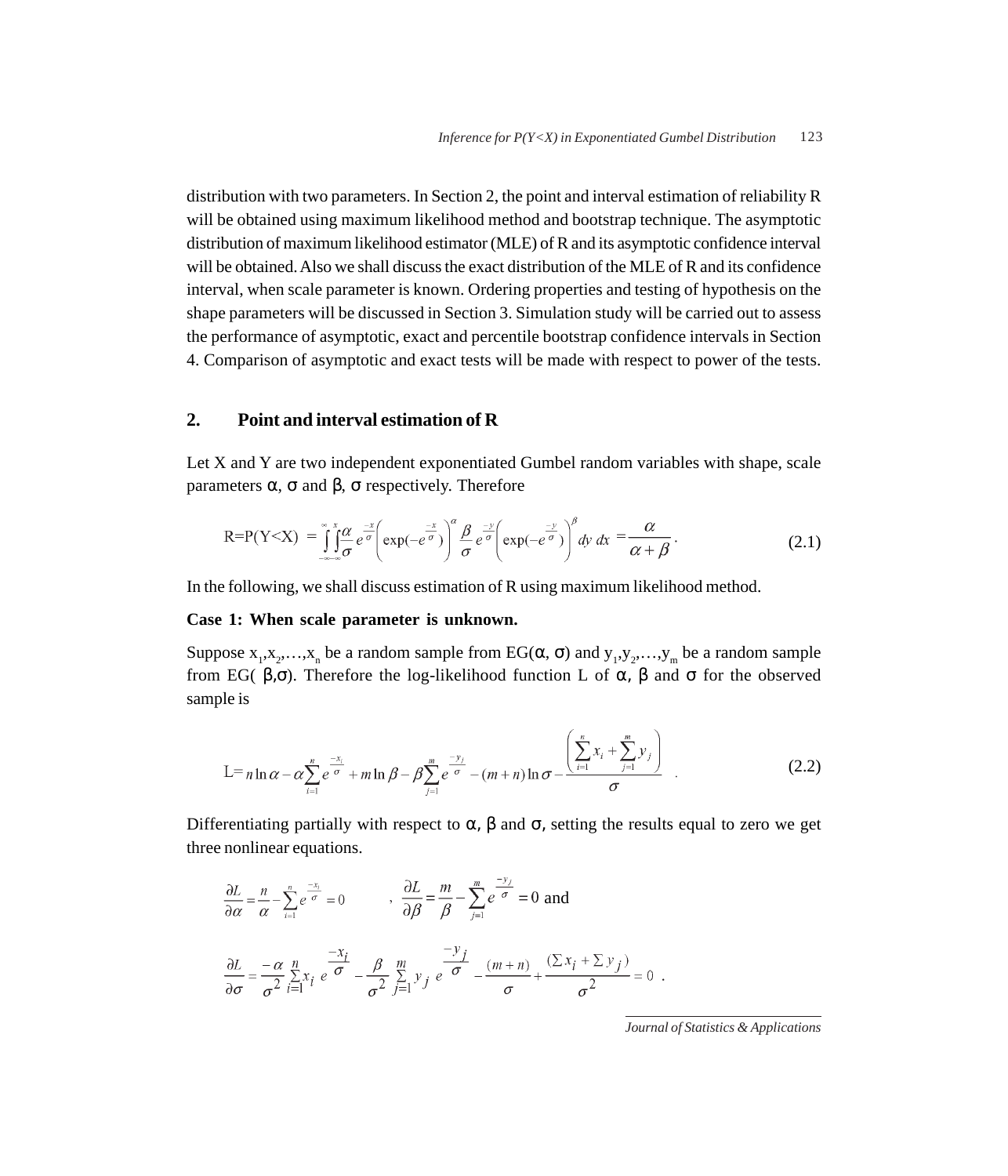After solving these equations simultaneously yields the MLEs,  $\hat{\alpha}$ ,  $\hat{\beta}$  and  $\hat{\sigma}$ .

Hence the MLE of R namely, 
$$
\hat{R}_1
$$
 is given by  $\hat{R}_1 = \frac{\hat{\alpha}}{\hat{\alpha} + \hat{\beta}}$ . (2.3)

MLE,  $\hat{R}_1$  can also be obtained by using following Remark (2.1).

**Remark (2.1):** If  $U = e^{-x}$  and  $V = e^{-y}$  where X and Y are two independent exponentiated Gumbel random variables with shape, scale parameters  $\alpha$ ,  $\sigma$  and  $\beta$ ,  $\sigma$  respectively then U and V are independent Weibull random variables with shape parameter  $1/\sigma$  and scale parameter  $\alpha$ and  $\beta$  respectively.

The Fisher information matrix of  $(\alpha, \beta, \sigma)$  is

$$
I(\alpha, \beta, \sigma) = -\begin{bmatrix} E\left(\frac{\partial^2 L}{\partial \alpha^2}\right) & E\left(\frac{\partial^2 L}{\partial \alpha \partial \beta}\right) & E\left(\frac{\partial^2 L}{\partial \alpha \partial \sigma}\right) \\ E\left(\frac{\partial^2 L}{\partial \beta \partial \alpha}\right) & E\left(\frac{\partial^2 L}{\partial \beta^2}\right) & E\left(\frac{\partial^2 L}{\partial \beta \partial \sigma}\right) \\ E\left(\frac{\partial^2 L}{\partial \sigma \partial \alpha}\right) & E\left(\frac{\partial^2 L}{\partial \sigma \partial \beta}\right) & E\left(\frac{\partial^2 L}{\partial \sigma^2}\right) \end{bmatrix}.
$$

Moreover 
$$
E\left(\frac{\partial^2 L}{\partial \alpha^2}\right) = -\frac{n}{\alpha^2}
$$
,  $E\left(\frac{\partial^2 L}{\partial \beta^2}\right) = -\frac{m}{\beta^2}$ ,  $E\left(\frac{\partial^2 L}{\partial \alpha \partial \beta}\right) = E\left(\frac{\partial^2 L}{\partial \beta \partial \alpha}\right) = 0$ ,

$$
E\left(\frac{\partial^2 L}{\partial \omega \partial \sigma}\right) = \frac{\alpha}{\sigma 2^{\alpha}} \sum_{i=1}^n E(\ln U_i) = E\left(\frac{\partial^2 L}{\partial \sigma \partial \alpha}\right), E\left(\frac{\partial^2 L}{\partial \beta \partial \sigma}\right) = \frac{\beta}{\sigma 2^{\beta}} \sum_{j=1}^m E(\ln V_j) = E\left(\frac{\partial^2 L}{\partial \sigma \partial \beta}\right)
$$

$$
E\left(\frac{\partial^2 L}{\partial \sigma^2}\right) = \frac{n}{\sigma^2} - \frac{2}{\sigma^2} \sum_{i=1}^n E(\ln W_i) - \frac{\alpha^2}{\sigma^2} \sum_{i=1}^n E(\ln U_i) - \frac{\alpha^2}{\sigma^2} \sum_{i=1}^n E(\ln U_i)^2 + \frac{m}{\sigma^2} - \frac{2}{\sigma^2} \sum_{j=1}^m E(\ln Z_j) - \frac{\beta^2}{\sigma^2} \sum_{j=1}^m E(\ln V_j) - \frac{\beta^2}{\sigma^2} \sum_{j=1}^m E(\ln V_j)^2,
$$

*Journal of Statistics & Applications*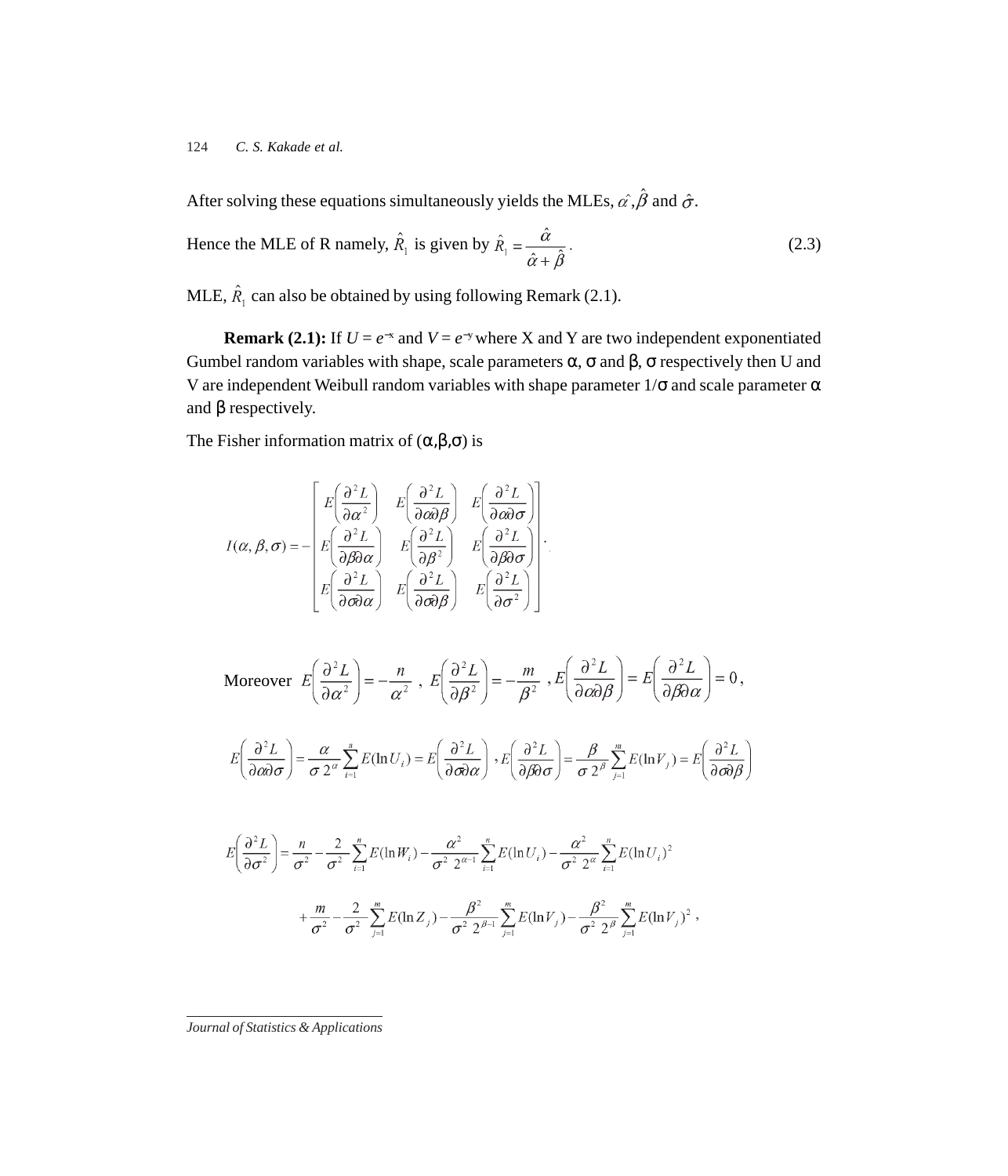where U<sub>i</sub> has gamma(2, $\alpha$ ) distribution with mean $(\frac{2}{\alpha})$ , V<sub>j</sub> has gamma(2, $\beta$ ) distribution with mean  $\left(\frac{2}{\rho}\right)$ , W<sub>i</sub> has exponential distribution with mean  $\left(\frac{1}{\alpha}\right)$  and Z<sub>j</sub> has exponential

distribution with mean  $\left(\frac{1}{\beta}\right)$ .

**Theorem (2.1):** *As*  $m, n \rightarrow \infty$  and  $\frac{m}{n} \rightarrow p$  then

$$
(\sqrt{n}(\hat{\alpha}-\alpha), \sqrt{m}(\hat{\beta}-\beta), \sqrt{n}(\hat{\sigma}-\sigma)) \rightarrow N_3(0, I^{-1}(\alpha, \beta, \sigma)),
$$
  
where  $I^{-1}(\alpha, \beta, \theta) = \begin{bmatrix} \sigma_{11} & 0 & \sigma_{13} \\ 0 & \sigma_{22} & \sigma_{23} \\ \sigma_{31} & \sigma_{32} & \sigma_{33} \end{bmatrix}$  is the inverse of the Fisher information matrix.

*Proof*: Proof follows from asymptotic properties of MLEs under regularity conditions and multivariate central limit theorem.

**Theorem (2.2):** As 
$$
m, n \to \infty
$$
 and  $\frac{n}{m} \to p$  then  $\sqrt{n}(\hat{R}_1 - R) \to N(0, B)$ , where  

$$
B = \frac{1}{(\alpha + \beta)^4} (\beta^2 \sigma_{11} + \alpha^2 \sigma_{22}).
$$

*Proof :* Proof follows from invariance property of consistent asymptotically normal (CAN) estimator under continuous transformation, and omitted for brevity.

Using Theorem (2.2), we can obtain asymptotic confidence interval of R is

$$
\left(\hat{R}_1 - Z_{1-\delta/2} \frac{\sqrt{\hat{B}}}{\sqrt{n}}, \hat{R}_1 + Z_{1-\delta/2} \frac{\sqrt{\hat{B}}}{\sqrt{n}}\right)
$$
\n(2.4)

**Remark (2.2):** To estimate variance B, the empirical Fisher information matrix and MLE of  $\alpha$ ,  $\beta$  and  $\sigma$  may be used. However simulation study due to Kundu and Gupta (2005) for exponentiated exponential distribution indicates that confidence interval defined in (2.4) has comparatively low coverage probability. They have suggested bootstrap method to get a better confidence interval with respect to coverage probability. In the following, we shall discuss in brief similar approach.

*Journal of Statistics & Applications*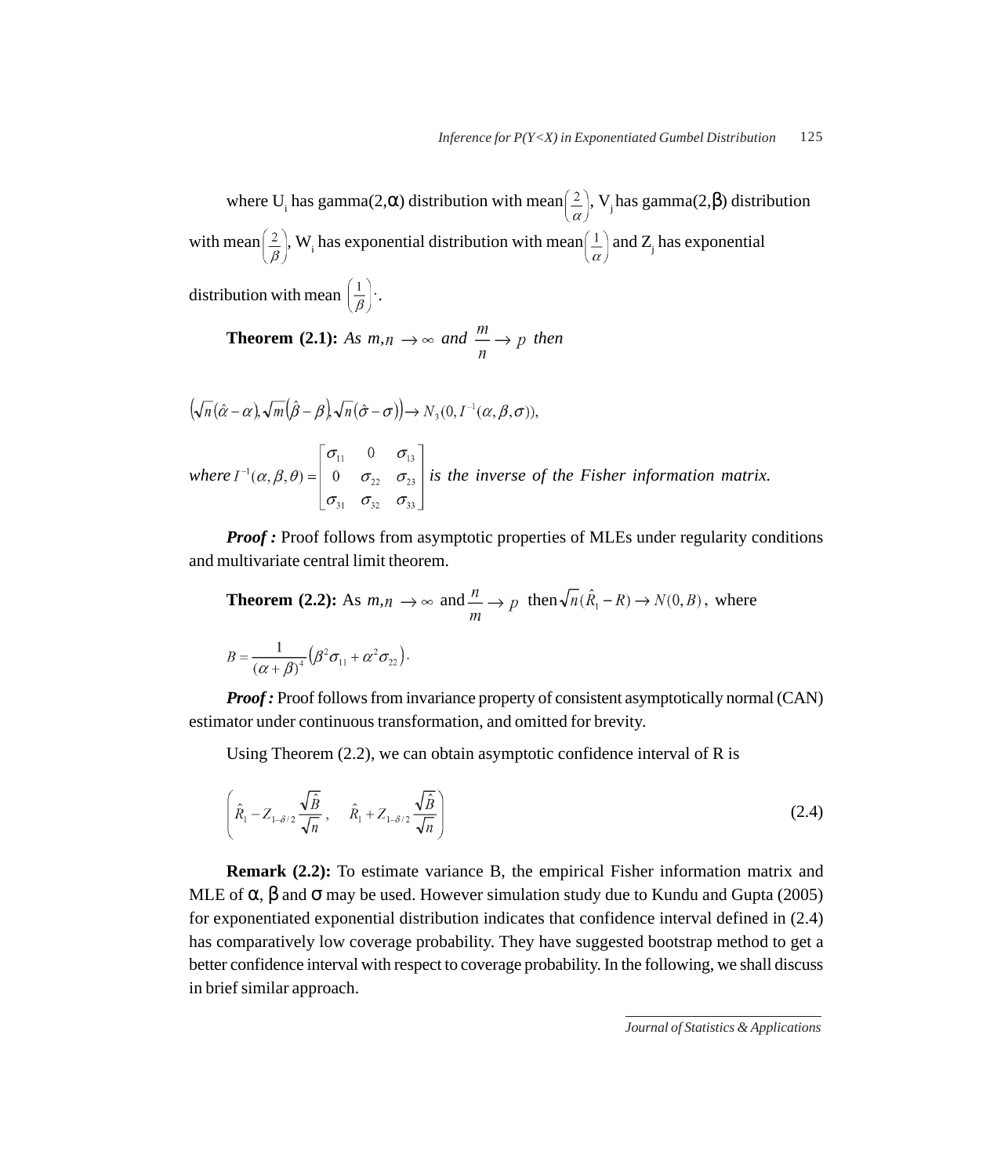#### **Bootstrap confidence interval**

In this subsection, we propose a percentile bootstrap method (Efron, 1982) for constructing confidence interval of R which is as follows.

**Step-1:** Generate random samples  $x_1, x_2, ..., x_n$  from EG( $\alpha, \sigma$ ) and  $y_1, y_2, ..., y_m$  from EG( $\beta, \sigma$ ) and compute maximum likelihood estimators  $\hat{\alpha}$ ,  $\hat{\beta}$  and  $\hat{\sigma}$ .

**Step-2:** Using  $\hat{\alpha}$  and  $\hat{\sigma}$  generate a bootstrap sample  $x_1^*, x_2^*,..., x_n^*$  from EG( $\hat{\alpha}$ ,  $\hat{\sigma}$ ) and similarly using  $\hat{\beta}$  and  $\hat{\sigma}$  generate a bootstrap sample  $y_1^*, y_2^*,..., y_m^*$  from EG( $\hat{\beta}, \hat{\sigma}$ ). Based on these bootstrap samples compute bootstrap estimate of R, say  $\hat{R}^*$  where

$$
\hat{R}^* = \frac{\hat{\alpha}^*}{\hat{\alpha}^* + \hat{\beta}^*}
$$
, where  $\hat{\alpha}^*$  and  $\hat{\beta}^*$  are the MLEs of  $\alpha$  and  $\beta$  obtained from the

corresponding bootstrap samples.

**Step-3:** Repeat step-2 NBOOT times (usually NBOOT=1000).

**Step-4:** Compute cumulative distribution function of  $\hat{R}^*$ , say H(x), where

 $H(x) = P(\hat{R}^* \le x)$  and  $\hat{R}_{\text{foot-p}}(x) = H^{-1}(x)$  for a given x. The approximate 100(1- $\gamma$ )% bootstrap confidence interval of R is  $(\hat{R}_{\text{Boot}-p}(\gamma/2), \hat{R}_{\text{Boot}-p}(1-\gamma/2))$ . (2.5)

The performance of bootstrap confidence intervals of R for exponentiated Gumbel distributions will be provided in Section 4.

#### **Case 2: When scale parameter** σ **is known.**

Without loss of generality, we can assume that  $\sigma = 1$ . Suppose  $x_1, x_2, ..., x_n$  be a random sample from EG( $\alpha$ ,1) and  $y_1, y_2, ..., y_m$  be a random sample from EG( $\beta$ ,1) and based on these samples we want to estimate R. Based on the above samples, it is clear that, the MLE of R namely $\hat{R}_2$  is given by

$$
\hat{R}_2 = \frac{\hat{\alpha}_1}{\hat{\alpha}_1 + \hat{\beta}_1}, \text{ where } \hat{\alpha}_1 = \frac{n}{\sum_{i=1}^n \exp(-x_i)} \text{ and } \hat{\beta}_1 = \frac{m}{\sum_{j=1}^m \exp(-y_j)}
$$

*Journal of Statistics & Applications*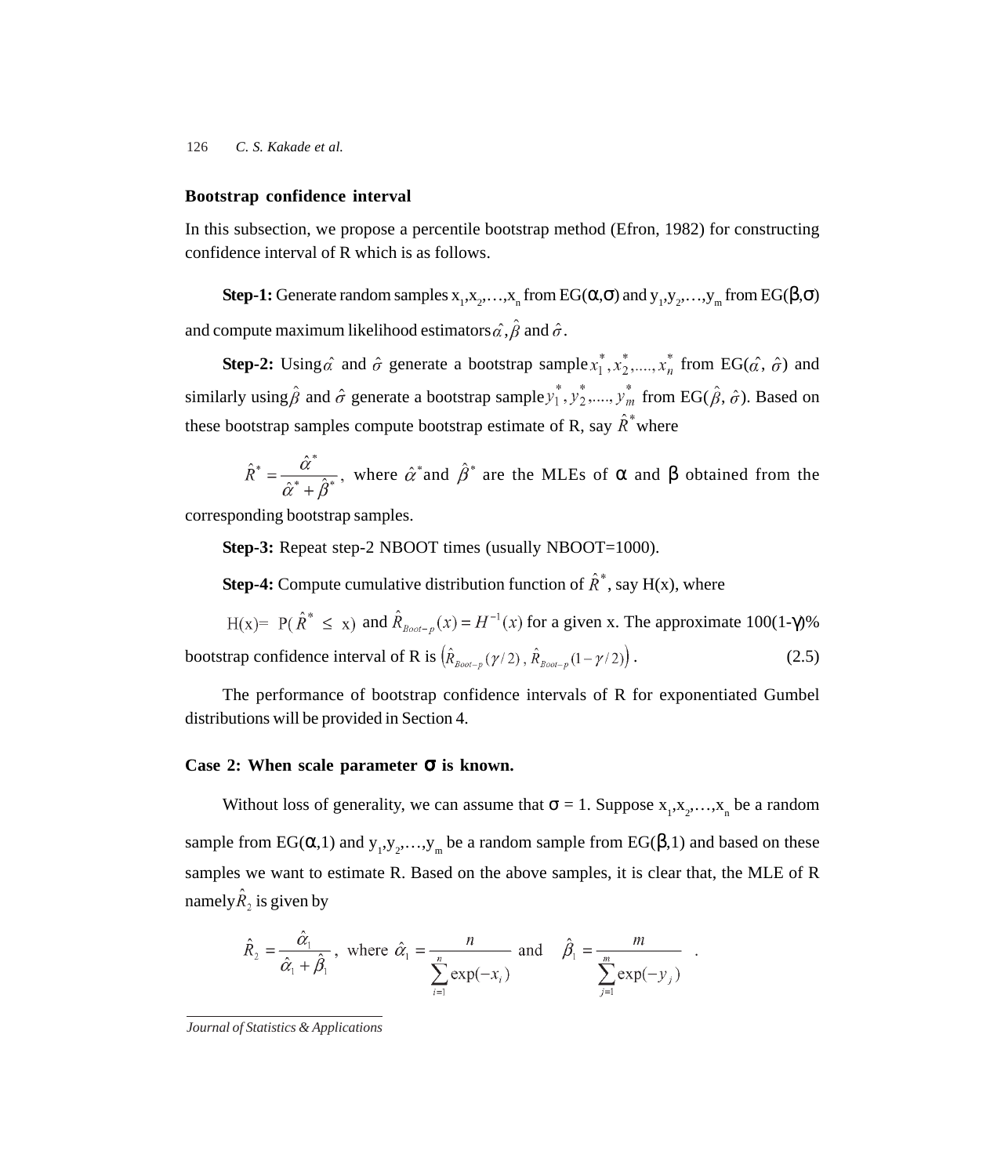**Note:** MLE  $\hat{R}_2$  can also be obtained by using Remark (2.1). That is when  $\sigma = 1$ , U and V are independent exponential random variables with means  $\left(\frac{1}{\alpha}\right)$  and  $\left(\frac{1}{\beta}\right)$  respectively.

**Lemma (2.1)**: *The p.d.f. of*  $\hat{R}_2$  *is given by* 

$$
f_{\hat{\mathbb{A}}_2}(r) = \frac{\Gamma(m+n)}{\Gamma m \Gamma n} \left(\frac{n}{m}\right)^n \left(\frac{\alpha}{\beta}\right)^{n-1} \frac{\left(\frac{1-r}{r}\right)^{n-1}}{\left(1 + \frac{n\alpha}{m\beta} \left(\frac{1-r}{r}\right)\right)^{m+n}}, 0 \le r \le 1.
$$
 (2.6)

*Proof :* Omitted for brevity.

The shortest length confidence interval is given by following Lemma.

**Lemma (2.2) :***The shortest length 100(1-*γ*)% confidence interval of R is*

$$
\left( \left( 1 + F_{2m,2m;(1-\gamma/2)} \left( \frac{1}{\hat{R}_2} - 1 \right) \right)^{-1}, \left( 1 + F_{2m,2n;( \gamma/2)} \left( \frac{1}{\hat{R}_2} - 1 \right) \right)^{-1} \right). \tag{2.7}
$$

*Proof :* Omitted for brevity.

In the following, we shall obtain an asymptotic confidence interval of R.

**Lemma (2.3) :** *The asymptotic 100(1-*γ*)% confidence interval of R is*

$$
\left( \left( \hat{R}_2 - Z_{1-\gamma/2} \sqrt{\frac{m+n}{mn}} \hat{R}_2 (1-\hat{R}_2) \right), \left( \hat{R}_2 + Z_{1-\gamma/2} \sqrt{\frac{m+n}{mn}} \hat{R}_2 (1-\hat{R}_2) \right) \right) ,
$$
 (2.8)

*where*  $Z_{1-\gamma/2}$  *is the*  $(1-\gamma/2)^{th}$  quantile of the standard normal distribution.

*Proof:* The MLE  $\hat{R}_2$  is asymptotically normal with mean R and variance

$$
\sigma_{\hat{\mathcal{R}}_2}^2 = \sum_{i=1}^2 \sum_{j=1}^2 \frac{\partial R}{\partial \theta_i} \frac{\partial R}{\partial \theta_j} I_{i,j}^{-1}
$$
, where  $(\theta_1, \theta_2) = (\alpha, \beta)$  and  $(I_{i,j}^{-1})^{\text{th}}$  is the  $(i,j)^{\text{th}}$  element of the inverse

of the Fisher's information matrix I( $\alpha$ ,  $\beta$ ) about the parameters ( $\alpha$ ,  $\beta$ ) and

*Journal of Statistics & Applications*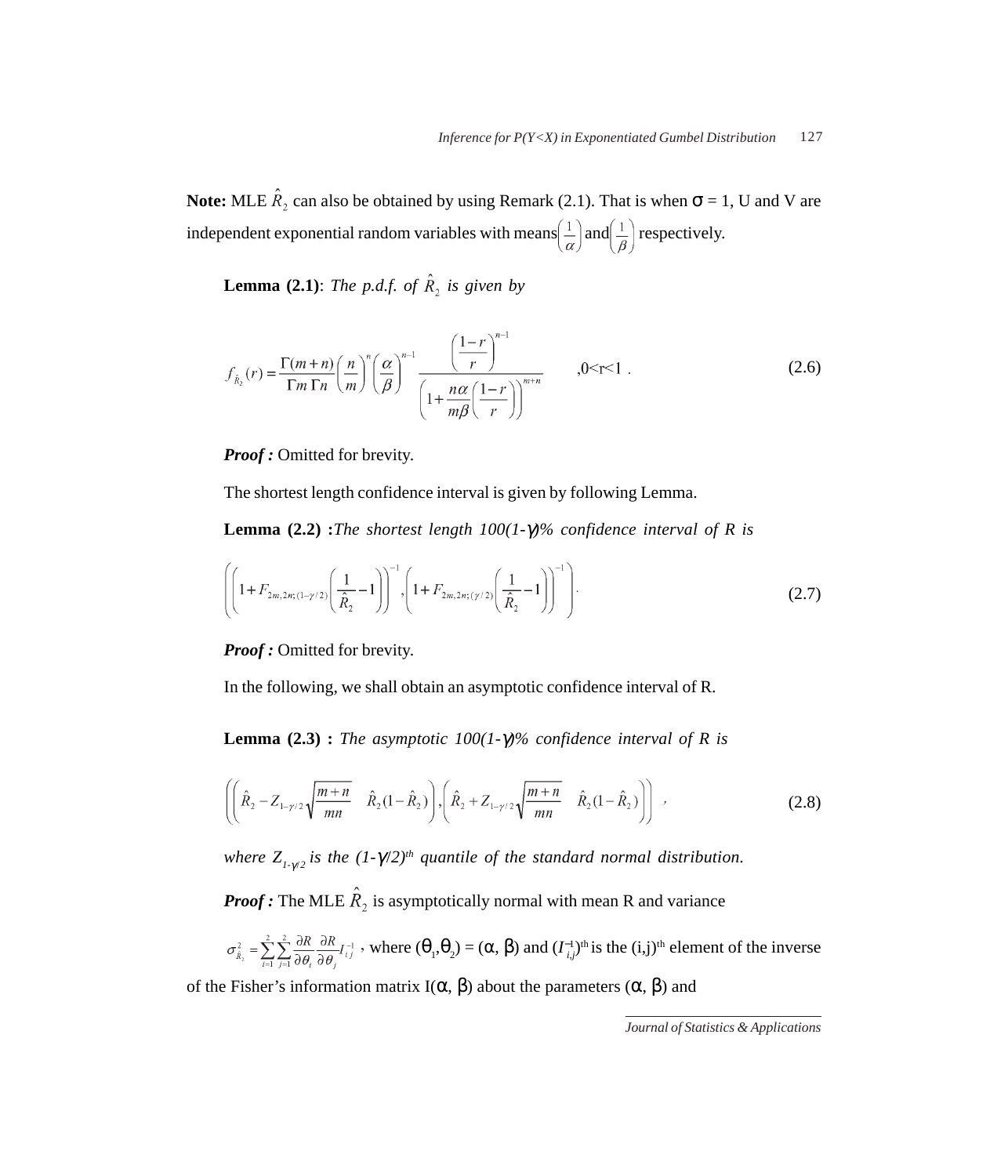$$
I(\alpha, \beta) = -\begin{bmatrix} \frac{n}{\alpha^2} & 0 \\ 0 & \frac{m}{\beta^2} \end{bmatrix}
$$
, (See Rao (1965)). It can be seen that,  $\sigma_{\hat{\mathbf{R}}_2}^2 = \left(\frac{m+n}{mn}\right) R^2 (1-R)^2$ .

Therefore  $100(1-\gamma)$ % asymptotic confidence interval of R can be obtained using standardized statistic as a pivotal quantity. We replace 'R' in the asymptotic variance by its MLE.

# **3. Testing of Hypothesis**

Stochastic ordering of positive continuous random variable is an important tool to judge the comparative behavior. The exponentiated Gumbel distribution is ordered with respect to the 'likelihood ratio' ordering  $(X \leq_{I_r} Y)$  as shown in the following theorem.

**Theorem (3.1):** *Let*  $X \sim EG(\alpha, \sigma)$  *and*  $Y \sim EG(\beta, \sigma)$ *. If*  $\alpha < \beta$ *, then*  $X \leq \alpha$ *r*  $Y$ *.* 

*Proof:* First note that for  $\alpha$ ,  $\beta > 0$ ,

$$
\frac{f_X(x, \alpha, \sigma)}{f_Y(x, \beta, \sigma)} = \frac{\alpha}{\beta} \left[ exp\left(-e^{\frac{-x}{\sigma}}\right) \right]^{\alpha-\beta}.
$$
\nSince, for  $\alpha < \beta$ ,  $\frac{df_X(x, \alpha, \sigma)}{dx f_Y(x, \beta, \sigma)} = \frac{\alpha(\alpha-\beta)}{\sigma \beta} \left[ exp\left(-e^{\frac{-x}{\sigma}}\right) \right]^{\alpha-\beta} e^{\frac{-x}{\sigma}} < 0$ ,  
\nthen  $\frac{f_X(x, \alpha, \sigma)}{dx \sigma_X(\alpha, \sigma)}$  is decreasing in x. That is  $X \leq r$ .

Since  $\alpha$  and  $\beta$  are unknown, it will be of interest to know whether  $\alpha < \beta$  or not. We put this as a problem of hypothesis testing. We shall consider test for hypothesis  $H_0:\alpha \leq \beta$  against H<sub>1</sub>:  $\alpha$  >  $\beta$ . Equivalently we shall test H<sub>0</sub>: R  $\leq$  0.5 against H<sub>1</sub>: R > 0.5.

An exact test of size  $\gamma$  for the above problem, using Lemma (2.2), rejects H<sub>0</sub> if

$$
\left(\frac{\hat{R}_2}{1-\hat{R}_2}\right) > F_{2n,2m;1-\gamma} \qquad , \tag{3.1}
$$

*Journal of Statistics & Applications*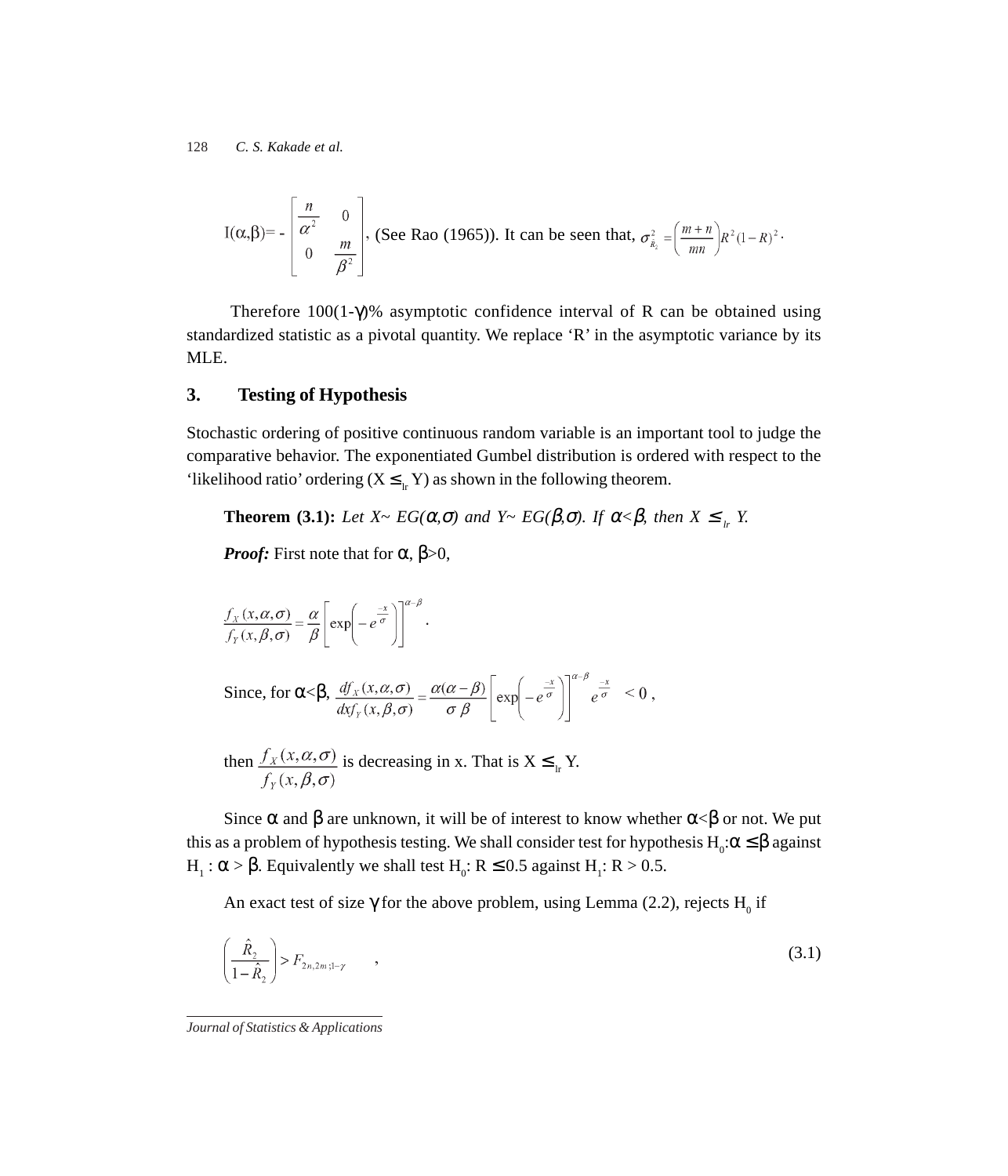where  $F_{2n, 2m; 1-\gamma}$  is the  $(1-\gamma)$ <sup>th</sup> quantile of F distribution with  $(2n, 2m)$  d.f..

Using Lemma (2.3), an asymptotic test of size  $\gamma$  rejects the null hypothesis  $H_0$ , if

$$
\left(\hat{R}_2 - \frac{1}{2}\right) > \sqrt{\frac{m+n}{16\,mn}} \quad Z_{1-\gamma} \tag{3.2}
$$

where  $Z_{1-\gamma}$  is the  $(1-\gamma)^{th}$  quantile of the standard normal distribution.

As an independent interest, we can also obtain an asymptotic and exact test of the desired size for alternatives H'<sub>1</sub>: R= 0.5 and H''<sub>1</sub>: R  $\neq$  0.5.

# **4. Simulation Study**

We simulate data sets form exponentiated Gumbel distribution by taking  $\alpha = 2$ ,  $\beta = 3$  and common scale parameter  $\sigma = 4$  with sample sizes n = 25 and m = 25 and analyze as below.

X = 14.6640, 1.2459, 5.5493, 4.0778, 11.4213, 7.9851, 3.7448, -2.7624, 9.2762, 3.6138, 5.6635, 8.5948, 12.8055, 7.5417, 0.5668, 3.1846, 13.6024, 12.5514, 3.2345, 11.5139, -1.4155, 2.6093, 9.0762, -3.3482, 0.0522.

Y = 2.5252, 2.4750, 7.1310, 3.3411, 2.4762, -1.3283, 9.3188, 5.2400,14.9961, 5.4734, 4.9482, 11.5541, 6.1543, 2.5237, 8.0868, 11.3300, -1.0803, 8.2251, 4.5206, 11.1621, 5.8930, 8.6718, 5.0608, 3.7030, 2.3610.

The MLE's of parameters are  $\hat{\alpha} = 2.0320$ ,  $\hat{\beta} = 2.7357$  and  $\hat{\sigma} = 4.1400$  and hence MLE of R is 0.4262. We also obtain 95% confidence interval by using percentile bootstrap method as (0.3022, 0.5729).

We shall perform some simulation experiments using percentile bootstrap method when scale parameter  $\sigma$  is unknown to observe the behavior of the MLE and confidence intervals for various sample sizes and for various values of (α, β). We shall consider the sample sizes  $(n, m) = (10, 10), (10, 20), (20, 20), (20, 40), (40, 40)$  and the parameter values  $\alpha = 2$ ,  $\sigma = 4$  and  $\beta$  = 2, 3, 4 and 8. Average bias and mean squared error (MSE) of R will be reported over 1000 replications for 1000 bootstrap samples. We shall compute 95% confidence intervals using (2.5) and estimate coverage percentage and average length of confidence interval. The results will be reported in Table 1.

Also we shall perform some simulation experiments when scale parameter  $\sigma$  is known  $(\sigma=1)$ . We consider the sample sizes  $(n, m) = (10, 10)$ ,  $(10, 20)$ ,  $(20, 20)$ ,  $(20, 40)$ ,  $(40, 40)$  and the parameter values  $\alpha = 2$  and  $\beta = 2, 3, 6$  and 8. Average biases and MSE of R will be reported over 10000 replications. We shall compute 95% confidence intervals and estimate

*Journal of Statistics & Applications*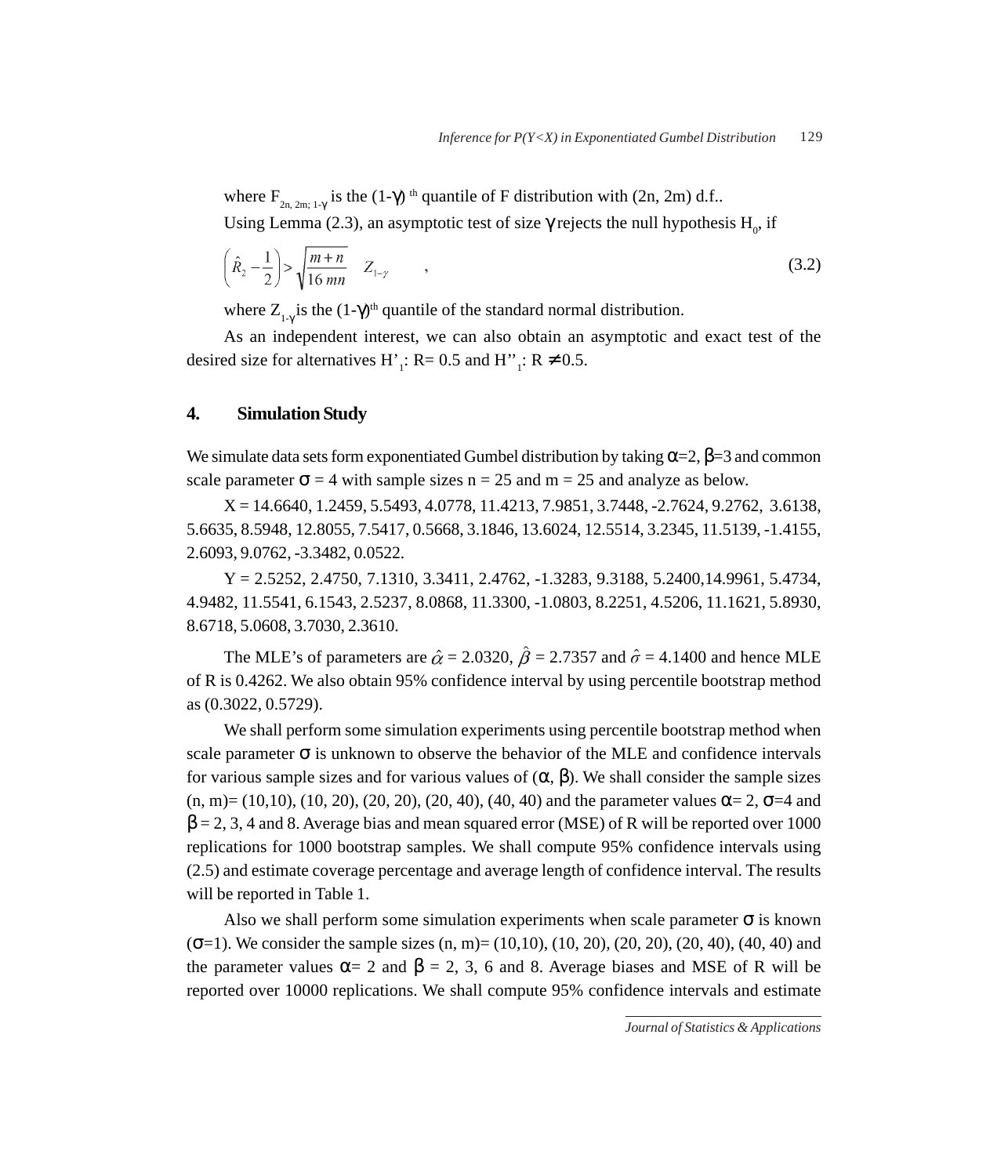| Sample size | 2                 | 3                 | 6                 | 8                 |  |
|-------------|-------------------|-------------------|-------------------|-------------------|--|
| (10, 10)    | $-0.0058(0.0131)$ | $-0.0005(0.0124)$ | $-0.0096(0.0077)$ | $-0.0054(0.0061)$ |  |
|             | 0.4273(93.00)     | 0.4139(93.00)     | 0.3286(90.70)     | 0.2899(91.40)     |  |
| (10, 20)    | 0.0125(0.0109)    | 0.0095(0.0097)    | 0.0088(0.0067)    | 0.0011(0.0050)    |  |
|             | 0.3748(92.40)     | 0.3672(0.9410)    | 0.3052(93.10)     | 0.2643(92.90)     |  |
| (20, 20)    | $-0.0018(0.0067)$ | $-0.0018(0.0070)$ | $-0.0044(0.0046)$ | $-0.0062(0.0031)$ |  |
|             | 0.3120(93.70)     | 0.3013(92.80)     | 0.2454(91.50)     | 0.2144(92.30)     |  |
| (20, 40)    | 0.0057(0.0050)    | 0.0067(0.0050)    | 0.0031(0.0033)    | $-0.0001(0.0026)$ |  |
|             | 0.2706(94.00)     | 0.2630(93.50)     | 0.2175(93.90)     | 0.1909(93.40)     |  |
| (40, 40)    | 0.0012(0.0033)    | $-0.0032(0.0031)$ | $-0.0049(0.0021)$ | $-0.0028(0.0016)$ |  |
|             | 0.2205(94.20)     | 0.2134(94.40)     | 0.1762(93.90)     | 0.1567(93.60)     |  |

Table 1: Bias, MSE, Confidence Length and Coverage Percentage of C. I.

(The first row represents the average bias and MSE. Second row represents the average length, coverage percentage of the corresponding asymptotic bootstrap confidence interval.)

coverage percentages and average lengths of both asymptotic and exact confidence interval. The results will be reported in Table 2.

| Sample size | 2                 | 3              | 6               | 8              |
|-------------|-------------------|----------------|-----------------|----------------|
| (10, 10)    | $-0.0003(0.0119)$ | 0.0033(0.0110) | 0.0087(0.0073)  | 0.0098(0.0056) |
|             | 0.4174(91.47)     | 0.4027(91.86)  | 0.3237(91.77)   | 0.2810(91.50)  |
|             | 0.4058(94.83)     | 0.3935(95.22)  | 0.3258(95.30)   | 0.2876(94.93)  |
| (10, 20)    | 0.0042(0.0090)    | 0.0093(0.0086) | 0.0120(0.0057)  | 0.0105(0.0043) |
|             | 0.3659(92.60)     | 0.3542(92.30)  | 0.2851(93.52)   | 0.2459(92.90)  |
|             | 0.3581(94.70)     | 0.3507(94.46)  | 0.2927(94.72)   | 0.2572(94.74)  |
| (20, 20)    | $-0.0018(0.0060)$ | 0.0016(0.0057) | 0.0056(0.0037)  | 0.0045(0.0026) |
|             | 0.3024(93.45)     | 0.2909(93.11)  | 0.2313(93.15)   | 0.1984(93.49)  |
|             | 0.2977(95.02)     | 0.2872(94.78)  | 0.2323(94.61)   | 0.2012(95.18)  |
| (20, 40)    | 0.0025(0.0045)    | 0.0040(0.0043) | 0.00629(0.0027) | 0.0056(0.0021) |
|             | 0.2636(94.03)     | 0.2539(93.83)  | 0.2017994.220   | 0.1732(94.10)  |
|             | 0.2605(95.15)     | 0.2527(94.98)  | 0.2048(94.910)  | 0.1776(94.92)  |
| (40, 40)    | $-0.0009(0.0030)$ | 0.0016(0.0028) | 0.0018(0.0018)  | 0.0021(0.0013) |
|             | 0.2165(94.57)     | 0.2082(94.25)  | 0.1636(94.22)   | 0.1402(94.40)  |
|             | 0.2147(95.39)     | 0.2068(95.15)  | 0.1640(95.04)   | 0.1413(95.23)  |

Table 2: Bias, MSE, Confidence Length and Coverage Percentage of C. I.

(The first row represents the average bias and the corresponding MSEs are reported within brackets. Second and third rows represent the average length and the corresponding coverage percentage of the asymptotic and exact confidence intervals respectively.)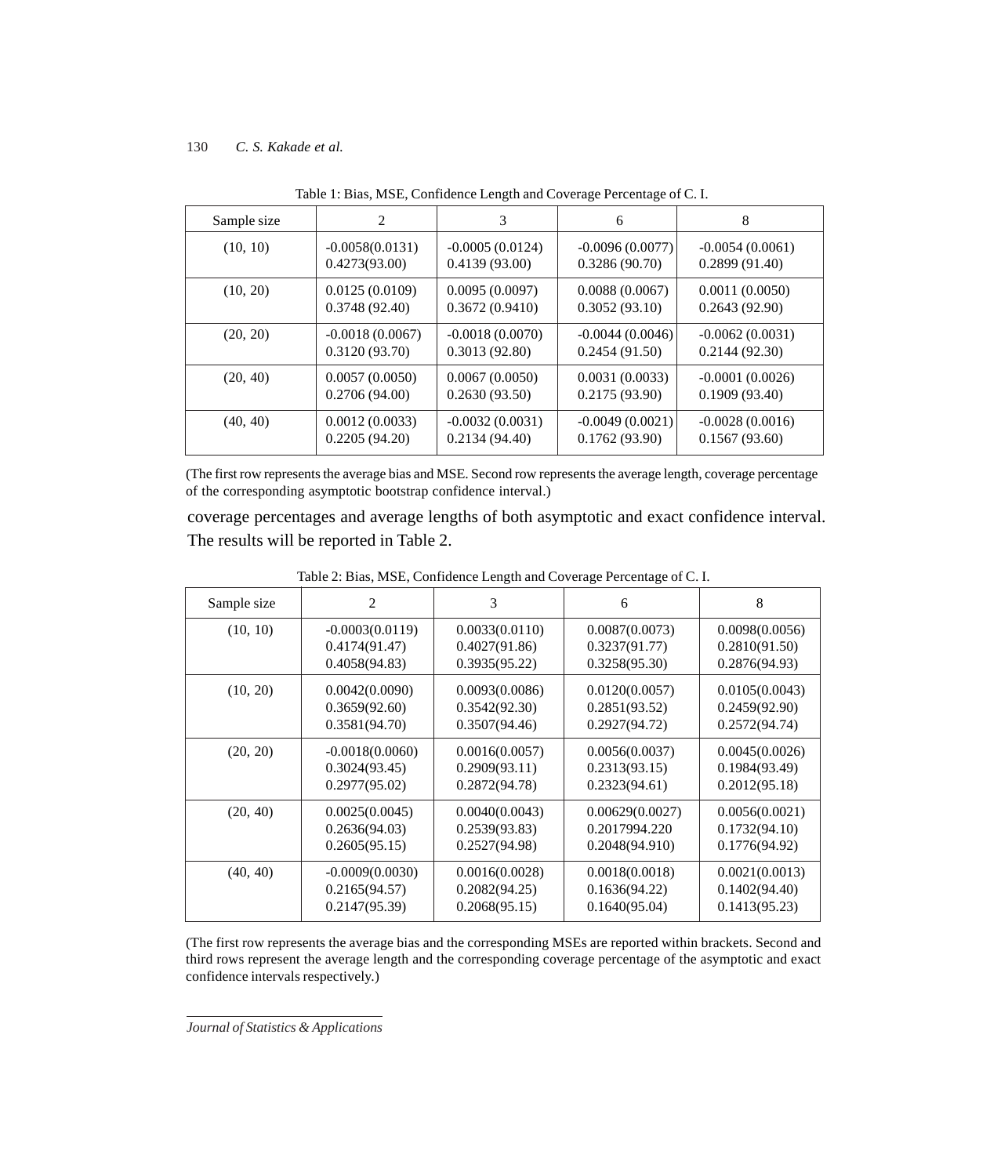We observe the following from the simulation study.

- (i) Even for small sample sizes, the performances of the MLEs are quite satisfactory in terms of bias and MSE. When sample size increases, the MSE decreases. It verifies the consistency property of the MLE of R.
- (ii) The confidence intervals based on the MLEs work quite well even when the sample size is very small, say (10, 10). The performance of the asymptotic confidence intervals with respect to length is comparable with the length of exact confidence intervals.
- (iii) The coverage probability of asymptotic confidence interval is slightly below than the nominal when sample sizes are small. However, for large sample sizes it meets the desired level.

Through simulation study, comparison of power will be made for exact and asymptotic tests given in  $(3.1)$  and  $(3.2)$ . The power will be determined by generating 1000 random samples of sizes  $(n, m)=(10, 10)$ ,  $(10, 20)$ ,  $(20, 20)$ ,  $(20, 40)$  and  $(40, 40)$ . The results for the tests at the significance level  $\gamma$ =0.01 and 0.05 will be presented in Table 3 and Table 4 respectively.  $P_1$  and  $P<sub>2</sub>$  are referred to as powers based on exact and asymptotic test respectively.

| $\mathbb{R}$ | (10, 10) |        | (10, 20) |        | (20, 20)     |              | (20, 40) |              | (40, 40)     |              |
|--------------|----------|--------|----------|--------|--------------|--------------|----------|--------------|--------------|--------------|
|              | $P_1$    | $P_2$  | $P_1$    | $P_2$  | $P_1$        | $P_2$        | $P_1$    | $P_2$        | $P_1$        | $P_2$        |
| 0.5000       | 0.089    | 0.0060 | 0.0201   | 0.0103 | 0.0093       | 0.0076       | 0.0177   | 0.0123       | 0.0105       | 0.0094       |
| 0.5263       | 0.016    | 0.0119 | 0.0349   | 0.0187 | 0.0220       | 0.0199       | 0.0403   | 0.0301       | 0.0305       | 0.0279       |
| 0.5556       | 0.0297   | 0.0213 | 0.0660   | 0.0399 | 0.0422       | 0.0481       | 0.0851   | 0.0634       | 0.0873       | 0.0821       |
| 0.5882       | 0.0578   | 0.0399 | 0.1134   | 0.0727 | 0.1099       | 0.0981       | 0.1818   | 0.1428       | 0.2233       | 0.2103       |
| 0.6250       | 0.1057   | 0.0799 | 0.2031   | 0.1373 | 0.2272       | 0.2081       | 0.3683   | 0.3074       | 0.4787       | 0.4640       |
| 0.6667       | 0.2085   | 0.1593 | 0.3479   | 0.2572 | 0.4349       | 0.4083       | 0.6203   | 0.5560       | 0.7779       | 0.7667       |
| 0.7143       | 0.3666   | 0.3018 | 0.5675   | 0.4600 | 0.7010       | 0.6756       | 0.8765   | 0.8392       | 0.9583       | 0.9550       |
| 0.7692       | 0.6065   | 0.5391 | 0.8279   | 0.7448 | 0.9243       | 0.9141       | 0.9872   | 0.9808       | 0.9991       | 0.9988       |
| 0.8333       | 0.8793   | 0.8404 | 0.9787   | 0.9569 | 0.9964       | 0.9956       | 0.9999   | 0.9999       | $\mathbf{1}$ | $\mathbf{1}$ |
| 0.9091       | 0.9955   | 0.9929 | 0.9999   | 0.9997 | $\mathbf{1}$ | $\mathbf{1}$ | 1        | $\mathbf{1}$ | 1            | 1            |

Table 3 : Power of the test based on asymptotic and exact distribution of R,  $\gamma = 0.01$ .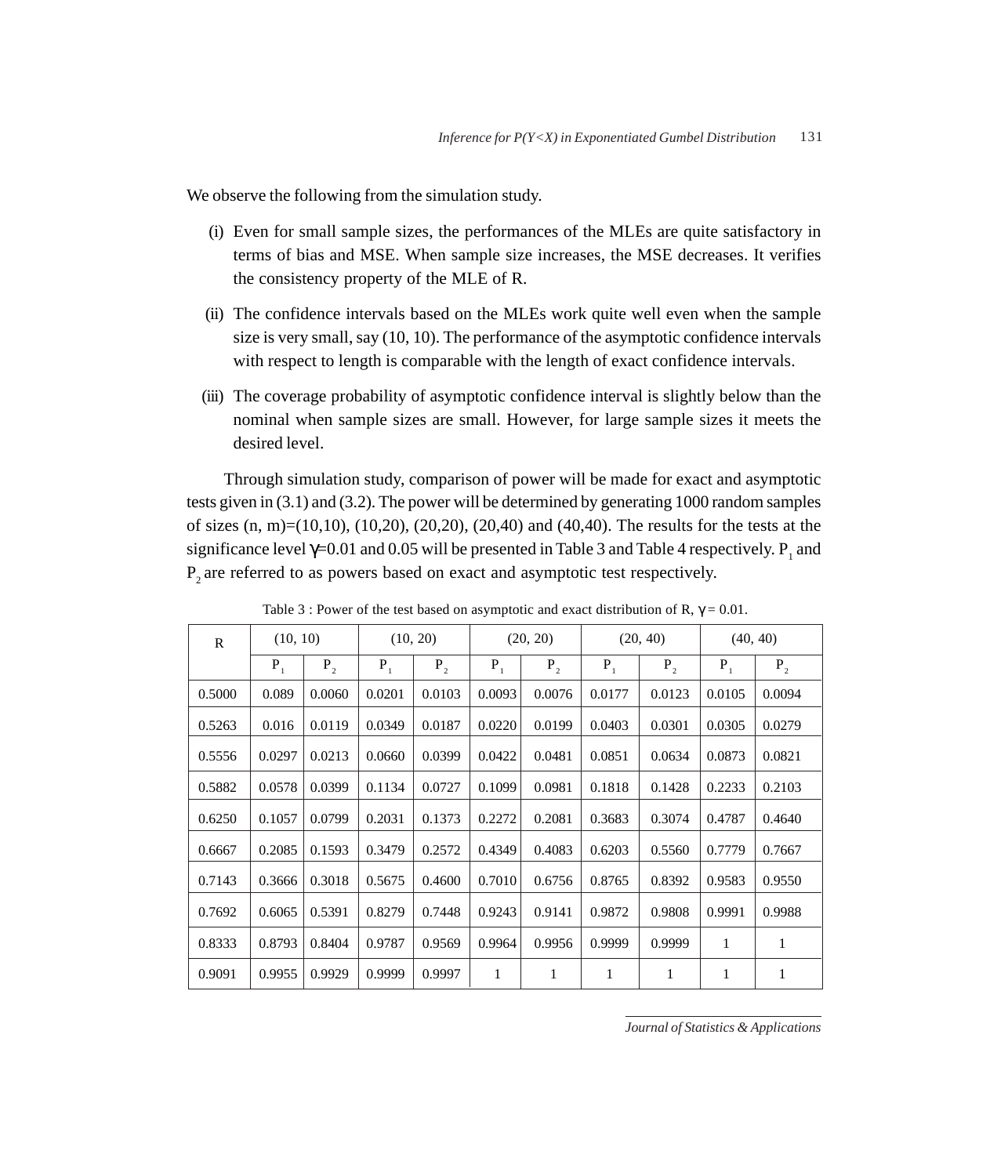| R      | (10, 10) |         | (10, 20) |         | (20, 20) |         | (20, 40) |         | (40, 40) |         |
|--------|----------|---------|----------|---------|----------|---------|----------|---------|----------|---------|
|        | $P_1$    | $P_{2}$ | $P_1$    | $P_{2}$ | $P_1$    | $P_{2}$ | $P_1$    | $P_{2}$ | $P_1$    | $P_{2}$ |
| 0.5000 | 0.0503   | 0.0466  | 0.0733   | 0.0575  | 0.0474   | 0.0461  | 0.0657   | 0.0573  | 0.0476   | 0.0476  |
| 0.5263 | 0.0734   | 0.0691  | 0.1096   | 0.0886  | 0.0878   | 0.0857  | 0.1299   | 0.1148  | 0.1169   | 0.1161  |
| 0.5556 | 0.1258   | 0.1193  | 0.1799   | 0.1483  | 0.1751   | 0.1714  | 0.2297   | 0.2073  | 0.2588   | 0.2571  |
| 0.5882 | 0.1891   | 0.1789  | 0.2785   | 0.2408  | 0.2981   | 0.2933  | 0.4023   | 0.3709  | 0.4821   | 0.4798  |
| 0.6250 | 0.2939   | 0.2826  | 0.4220   | 0.3766  | 0.4858   | 0.4799  | 0.6225   | 0.5916  | 0.7303   | 0.7286  |
| 0.6667 | 0.4445   | 0.4311  | 0.6101   | 0.5647  | 0.7028   | 0.6977  | 0.8378   | 0.8157  | 0.9213   | 0.9208  |
| 0.7143 | 0.6398   | 0.6279  | 0.8048   | 0.7652  | 0.8840   | 0.8815  | 0.9674   | 0.9599  | 0.9924   | 0.9924  |
| 0.7692 | 0.8406   | 0.8301  | 0.9455   | 0.9314  | 0.9822   | 0.9816  | 0.9984   | 0.9977  | 1        | 1       |
| 0.8333 | 0.9686   | 0.9663  | 0.9969   | 0.9950  | 0.9993   | 0.9993  | 1        | 1       | 1        | 1       |
| 0.9091 | 0.9993   | 0.9993  | 1        | 1       | 1        | 1       | 1        | 1       | 1        | 1       |

Table 4 : Power of the test based on asymptotic and exact distribution of R,  $\gamma$ =0.05.

From Table 3 and Table 4, we observe the following.

- (i) Both tests perform well with respect to the power.
- (ii) Power of the test based on exact test is slightly higher than that of asymptotic test.
- (iii) Both the tests are consistent in the sense that as sample size increases, the power of the test shows improvement.

## **Acknowledgement**

The authors are thankful to the referees for the valuable suggestions. The first author wishes to thank the University Grants Commission (UGC), New Delhi for the award of teacher fellowship under faculty improvement programme.

## **References**

- 1. Efron, B (1982), The Jackknife, the Bootstrap and other resampling plans, CBMS-NSF Regional Conference series in Applied Mathematics, Vol. 38, SIAM, Philadelphia, PA.
- 2. Gupta, R. C, Gupta, P., L. and Gupta, R.D. (1998), Modeling failure time data by Lehman alternatives, Communication Statistics-Theory and Methods, **27**, 887-904.

*Journal of Statistics & Applications*